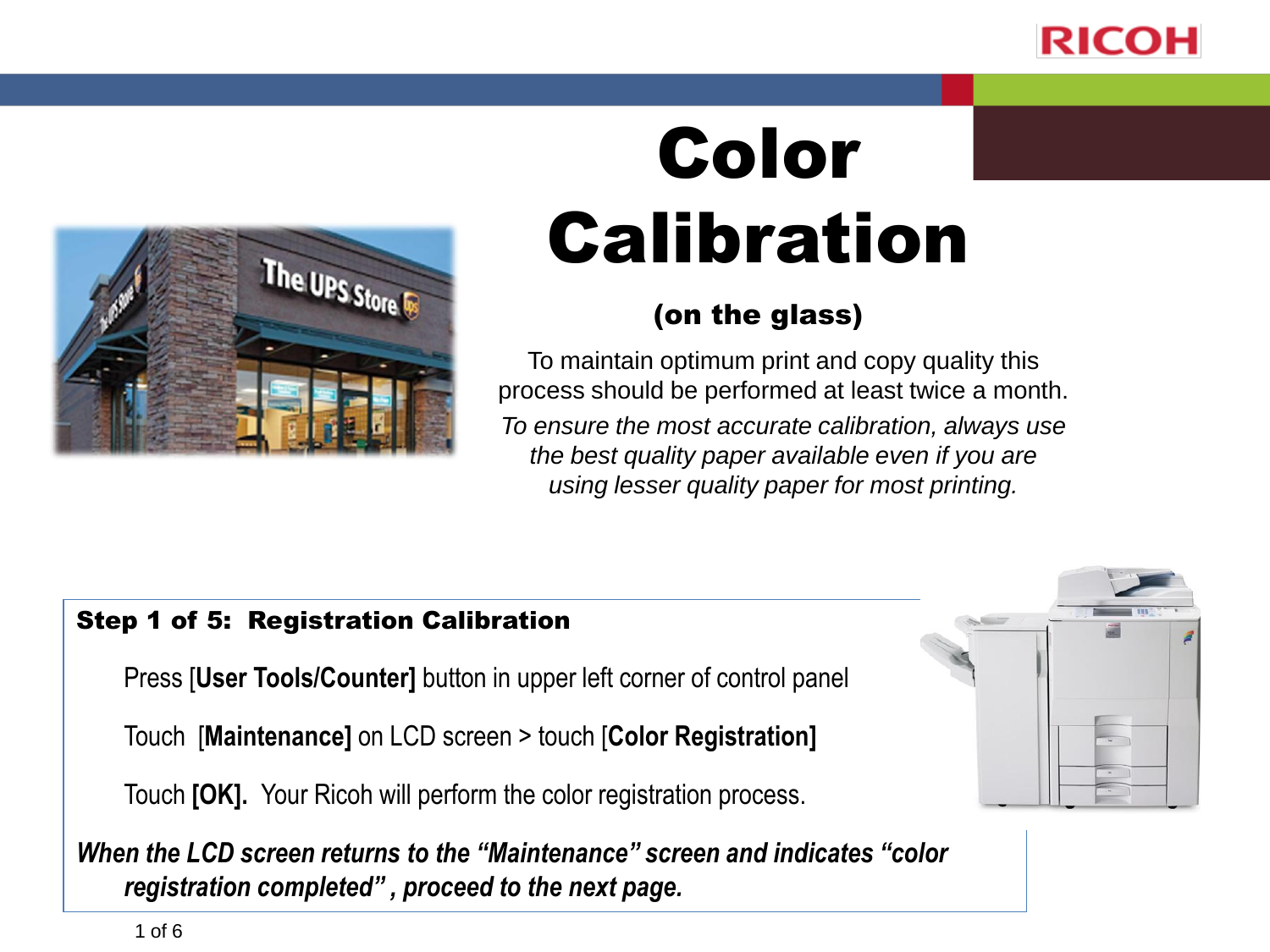#### Step 2 of 5: Copier Function

- 1. Touch **[Auto Color Calibration]**
- **2. Copier Function** > Touch **[Start]** > touch **[Start Printing].**
- 3. Your Ricoh will print a test pattern which you should place on the platen glass. Line up the arrow on the test patter page to the copier glass, face down portrait position. Close Feeder
- 4. Touch **[Start Scanning]** on the LCD screen. Ricoh will automatically return to the "User Tools / Counter" screen.





RICOH

Test Pattern page should be placed face down in portrait position with arrow in this corner.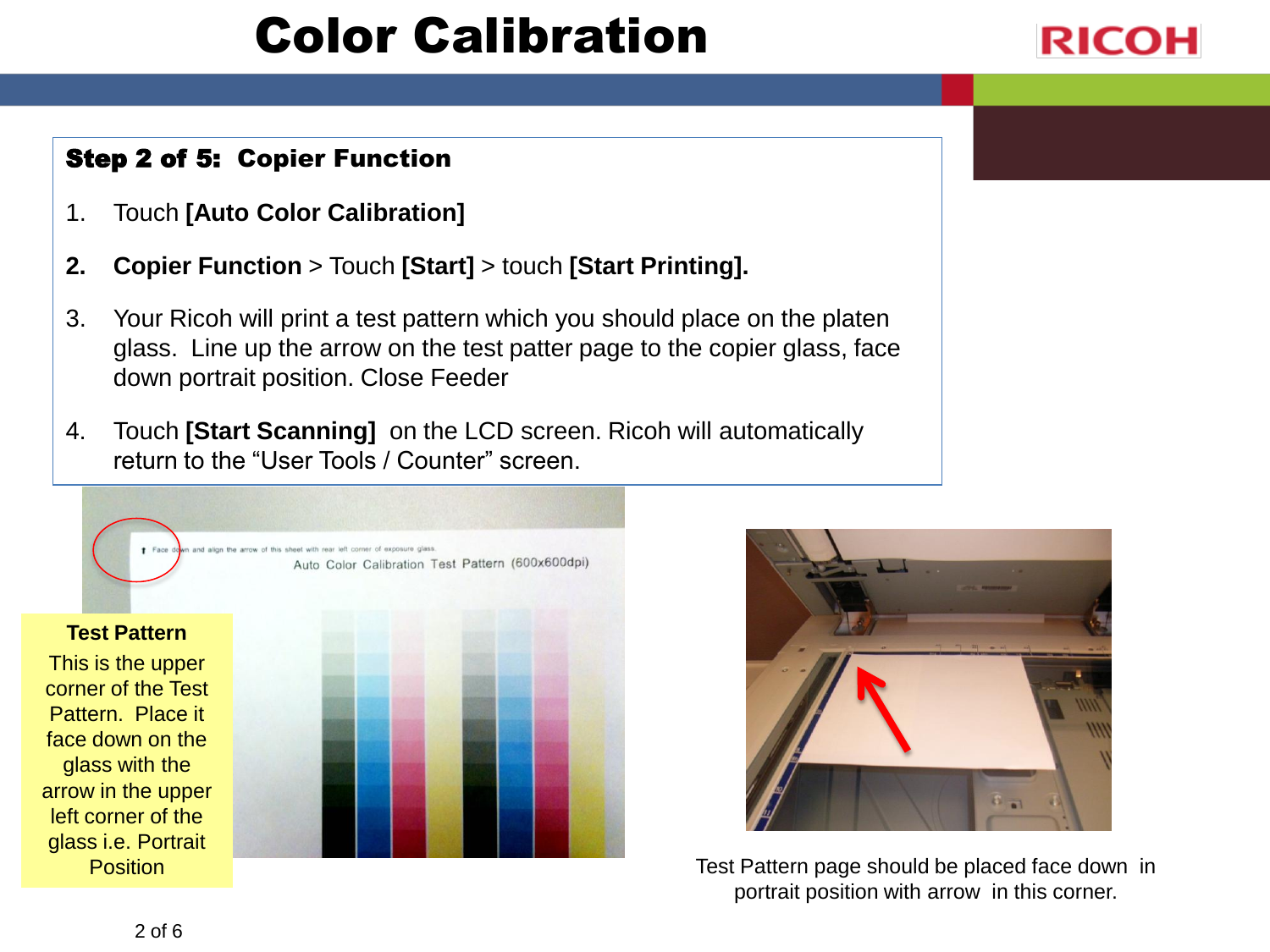RICOH

#### IF YOU HAVE A FIERY, SKIP TO PAGE 5 OF THIS JOB AID.

 $\overline{\phantom{0}}$ 

You will NOT see this Printer Calibration section.

j

Step 3 of 5: Printer Function - Test Pattern 1 of 3 (600 x 600) dpi)

- 1. Touch **[Auto Color Calibration]**
- 2. Printer Function > **[Start]** > touch **[Test Pattern 1 ]** > **[Start Printing]**
- 3. Your Ricoh will print test pattern 1 of 3 which you should place on the platen glass. Line up the arrow on the Test Pattern page with the arrow in the upper left corner of the copier glass, face down portrait position. Close Feeder.
- 4. Touch **[Start Scanning]** on the LCD screen.

**NOTE: this Test Pattern process is repeated in Steps 3, 4 & 5** 



*IMPORTANT NOTE #1 the date of the last copier calibration appears under the word [Start] on each screen.*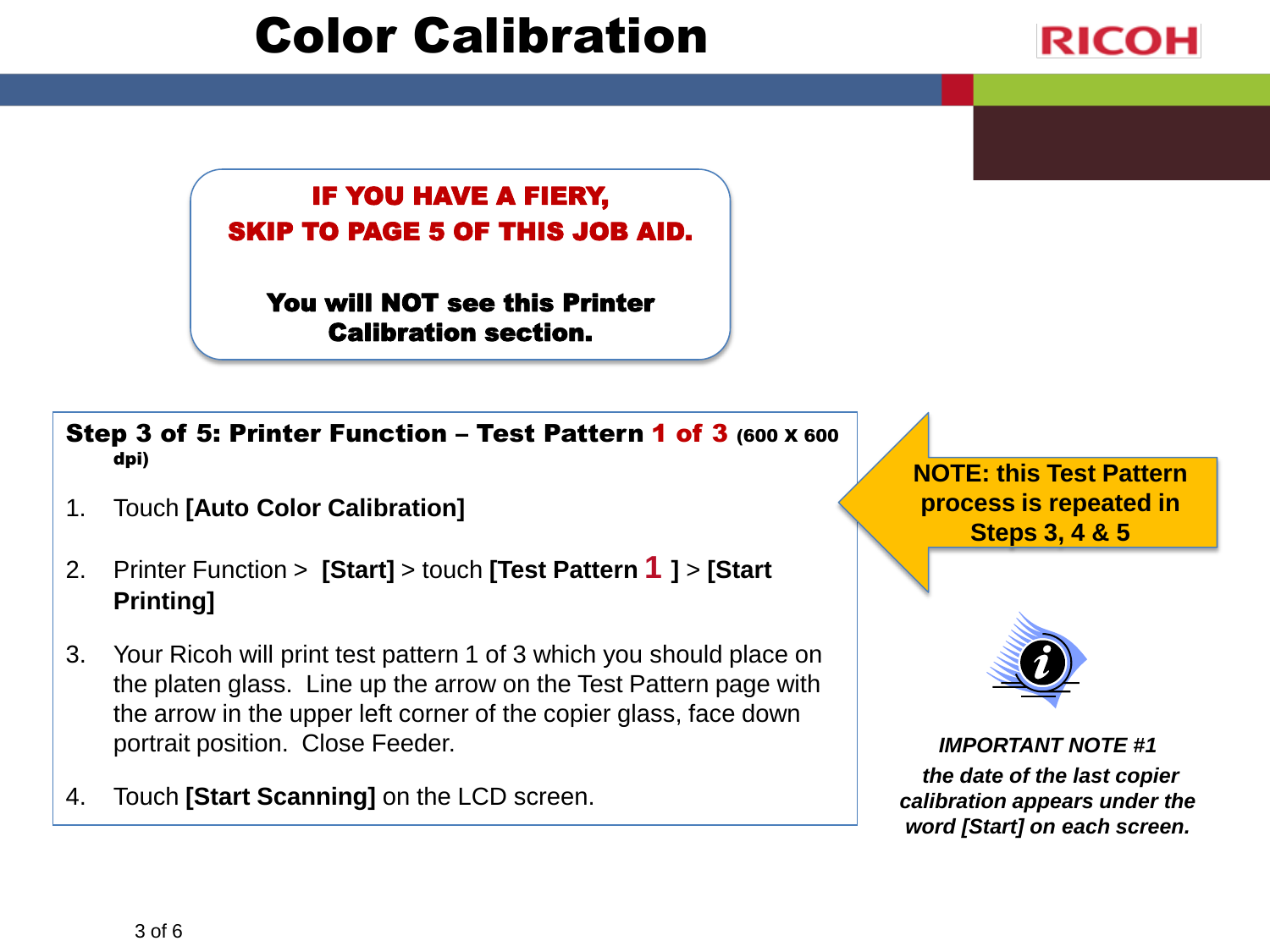#### Step 4 of 5: Printer Function – Test Pattern 2 of 3 (1800 x 600 dpi)

- 1. Touch **[Auto Color Calibration]**
- **2. Printer Function** > **[Start] >** touch **[Test Pattern 2 ] > [Start Printing]**
- 3. Your Ricoh will print test pattern 2 of 3 which you should place on the platen glass. Line up the arrow on the Test Pattern page with the arrow in the upper left corner of the copier glass, face down portrait position. Close Feeder.
- 4. Touch **[Start Scanning]**

#### Part 5 of 5: Printer Function – Test Pattern 3 of 3 (9000 X 600 dpi)

- 1. Touch **[Auto Color Calibration]**
- **2. Printer Function** > **[Start] >** touch **[Test Pattern 3 ] > [Start Printing]**
- 3. Your Ricoh will print test pattern 3 of 3 which you should place on the platen glass. Line up the arrow on the Test Pattern page with the arrow in the upper left corner of the copier glass, face down portrait position. Close Feeder.
- 4. Touch **[Start Scanning]**

**IMPORTANT NOTE Continue to next page if you have a Fiery.**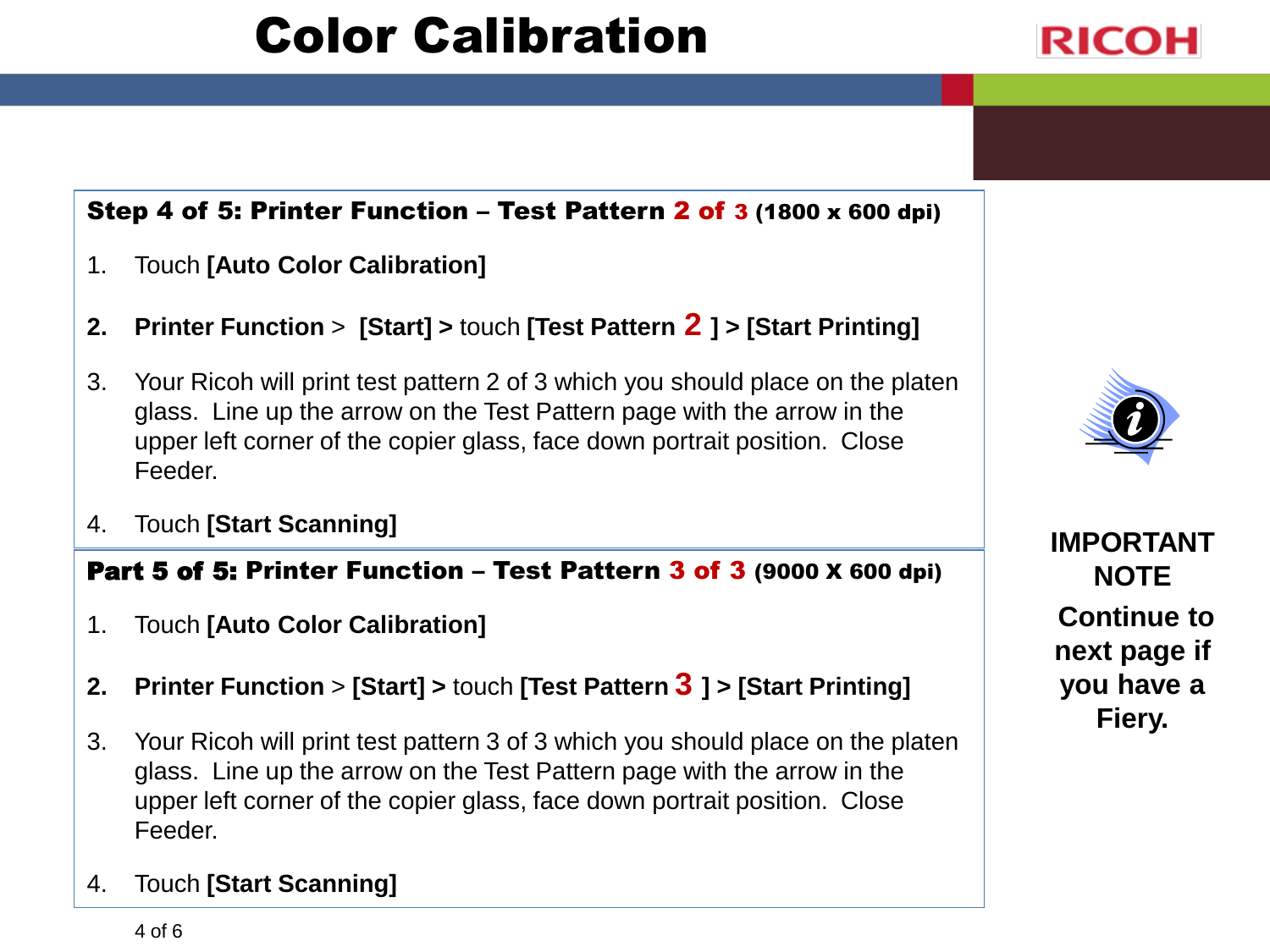

# Fiery Calibration





You will need this strip for the next step **If you have a Fiery, you will need to locate the TIFFEN Color Separation Guide and Gray Scale (Small) package to start this process.** 

**It's usually in a holder behind the multifunction device.** 

**The TIFFEN envelope contains color strips you will need.**